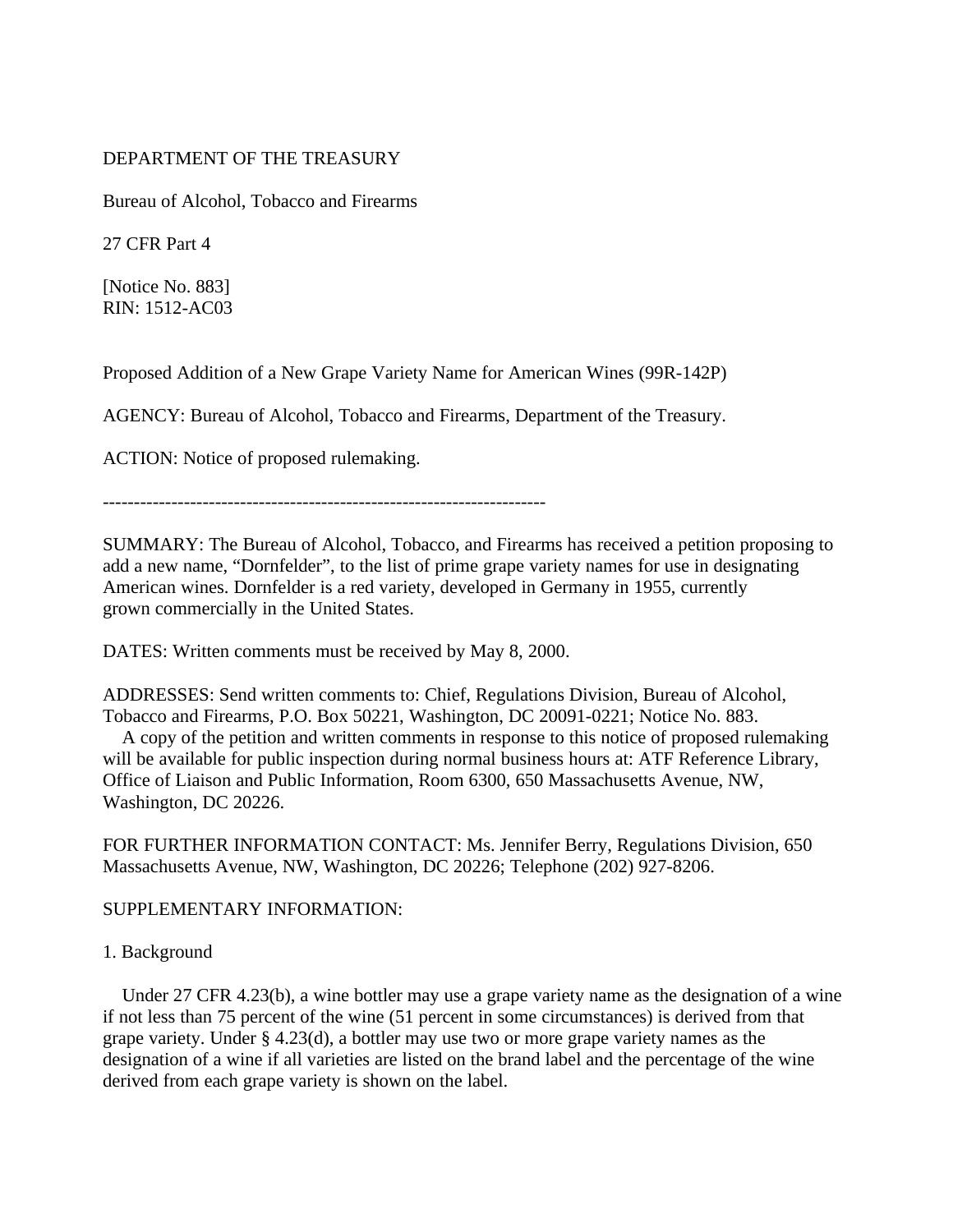Treasury Decision ATF-370 (61 FR 522), January 8, 1996, adopted a list of grape variety names that ATF has determined to be appropriate for use in designating American wines. The list of prime grape names and their synonyms appears at § 4.91, while additional alternative grape names temporarily authorized for use are listed at § 4.92.

 ATF has received a petition proposing that a new grape variety name be listed in § 4.91. Under § 4.93 any interested person may petition ATF to include additional grape varieties in the list of prime grape names. Information with a petition should provide evidence of the following:

Acceptance of the new grape variety;

The validity of the name for identifying the grape variety;

Information that the variety is used or will be used in winemaking; and

Information that the variety is grown and used in the United States.

For the approval of names of new grape varieties, the petition may include:

 A reference to the publication of the name of the variety in a scientific or professional journal of horticulture or a published report by a professional, scientific or winegrowers' organization;

[[Page 12491]]

A reference to a plant patent, if patented; and

 Information about the commercial potential of the variety such as the acreage planted or market studies.

 Section 4.93 also places certain restrictions on grape names which will be approved. A name will not be approved:

If it has previously been used for a different grape variety;

If it contains a term or name found to be misleading under § 4.39; or

If a name of a new grape variety contains the term "Riesling."

The Director reserves the authority to disapprove the name of a

grape variety developed in the United States if the name contains words of geographical significance, place names, or foreign words which are misleading under § 4.39.

#### 2. Dornfelder Petition

 ATF has received a petition proposing to add the name "Dornfelder" to the list of prime grape variety names approved for the designation of American wines. Mr. John Weygandt and Ms. Alice Weygandt of Stargazers Vineyard in Coatesville, Pennsylvania, submitted the petition.

 According to information submitted by the petitioners, Dornfelder is red variety, developed in Germany in 1955. It is a crossing of Helfenstein (a crossing of Fruhburgunder and Trollinger) and Heroldrebe (a crossing of Portugieser and Limberger). According to Jancis Robinson's Vines, Grapes and Wines (First American Edition 1986), Dornfelder is "\* \* \* perhaps Germany's most promising `new' red crossing." The name "Dornfelder" is derived from Imanuel Dornfeld, founding father of the Wurttemberg viticultural school during the mid-19th century. "Dornfelder" was approved as a varietal name under German wine regulations in 1980.

 In the United States, the breeders have obtained plant variety protection through the Plant Variety Protection Act, 7 U.S.C. Chapter 57, until 2009. The petitioners planted 600 vines of this variety in 1997, which will bear a commercial crop in 2000. In addition, three other growers in the states of Virginia, Pennsylvania, and Michigan have planted this variety. Dornfelder plants have been offered for sale by American Nursery, located in California and Virginia, since 1996.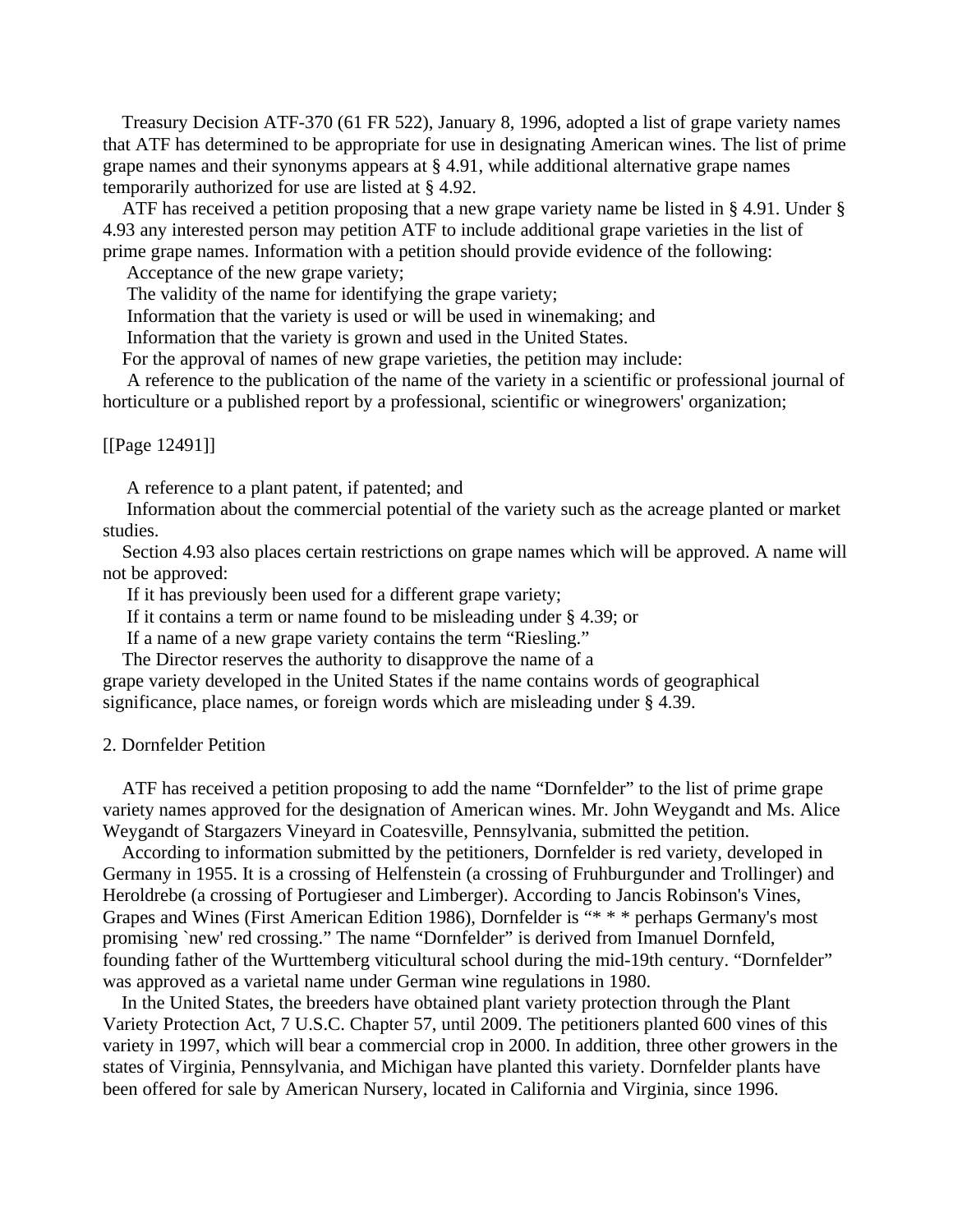Based on the evidence presented in the petition, ATF is proposing Dornfelder as a grape variety for inclusion in § 4.91.

## 3. Public Participation

Who May Comment on This Notice?

 ATF requests comments from all interested parties. We will carefully consider all comments we receive on or before the closing date. We will also carefully consider comments we receive after that date if it is practical to do so, but we cannot assure consideration for late comments. ATF specifically requests comments on the clarity of this proposed rule and how it may be made easier to understand.

## Will ATF Keep My Comments Confidential?

 ATF cannot recognize any material in comments as confidential. All comments and materials may be disclosed to the public. If you consider your material to be confidential or inappropriate for disclosure to the public, you should not include it in the comments. We may also disclose the name of any person who submits a comment. A copy of this notice and all comments will be available for public inspection during normal business hours at: ATF Reference Library, Office of Liaison and Public Information, Room 6300, 650 Massachusetts Avenue, NW, Washington, DC 20226.

How Do I Send Facsimile Comments?

 You may submit comments of not more than three pages by facsimile transmission to (202) 927- 8525. Facsimile comments must:

 Be legible. Reference this notice number. Be  $8\frac{1}{2}$  " x 11" in size. Contain a legible written signature. Be not more than three pages.

 We will not acknowledge receipt of facsimile transmissions. We will treat facsimile transmissions as originals.

How Do I Send Electronic Mail (E-Mail) Comments?

 You may submit comments by e-mail by sending the comments to nprm.notice883@atfhq.atf.treas.gov. You must follow these instructions. E-mail comments must:

Contain your name, mailing address, and e-mail address.

Reference this notice number.

Be legible when printed on not more than three pages  $8\frac{1}{2}$ " x 11" in size. We will not acknowledge receipt of e-mail. We will treat e-mail as originals.

How Do I Send Comments to the ATF Internet Web Site?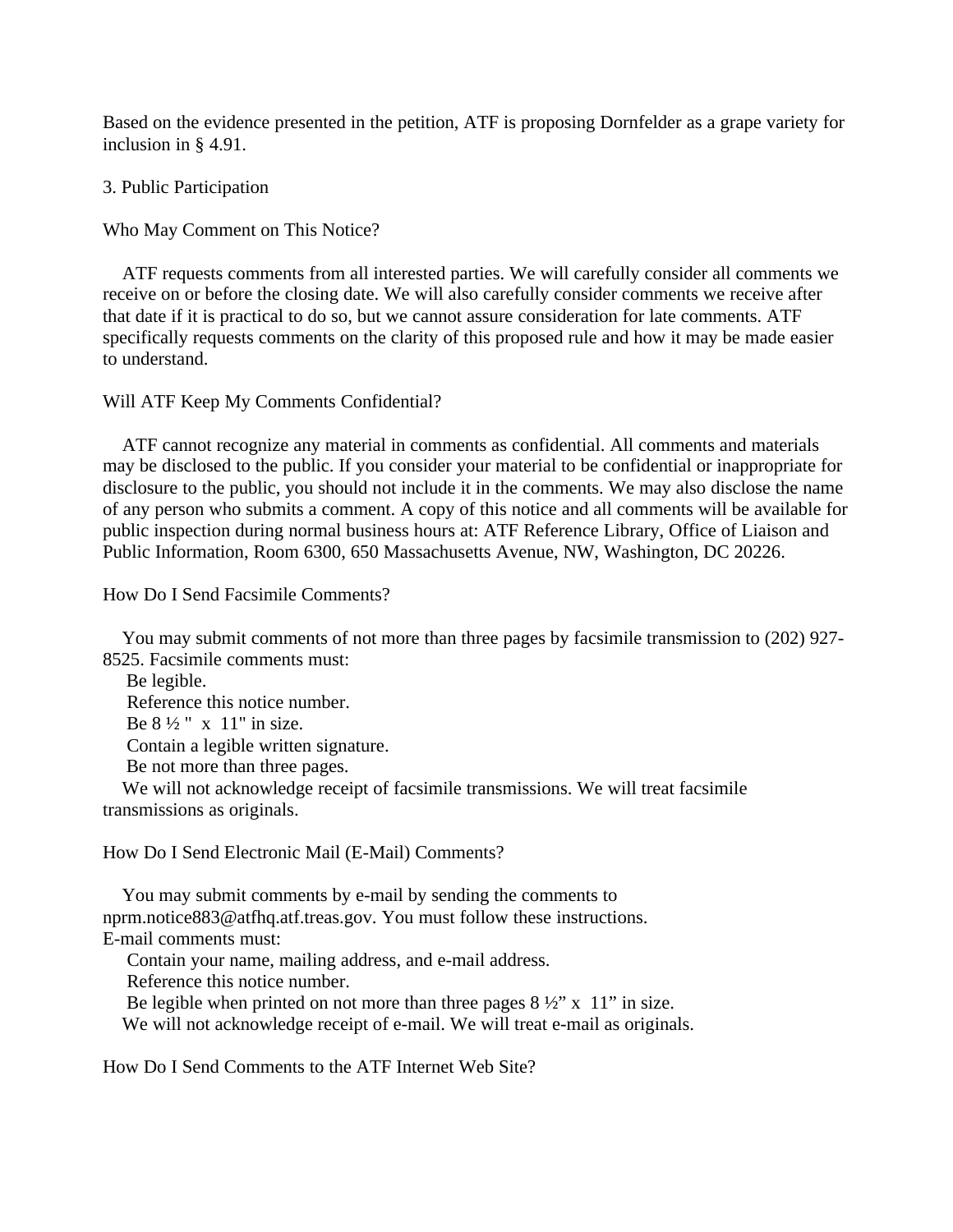You may also submit comments using the comment form provided with the online copy of the proposed rule on the ATF Internet web site at http://www.atf.treas.gov/core/regulations/rules.htm.

3. Regulatory Analyses and Notices

Does the Paperwork Reduction Act Apply to This Proposed Rule?

 The provisions of the Paperwork Reduction Act of 1995, 44 U.S.C. Chapter 35, and its implementing regulations, 5 CFR part 1320, do not apply to this notice because no requirement to collect information is proposed.

How Does the Regulatory Flexibility Act Apply to This Proposed Rule?

 It is hereby certified that this proposed regulation will not have a significant economic impact on a substantial number of small entities. This regulation will permit the use of the grape varietal name Dornfelder. No negative impact on small entities is expected. No new requirements are proposed. Accordingly, a regulatory flexibility analysis is not required.

Is This a Significant Regulatory Action as Defined by Executive Order 12866?

 This is not a significant regulatory action as defined by Executive Order 12866. Therefore, a regulatory assessment is not required.

#### 4. Drafting Information

 This notice was written by Tom Busey and Jennifer Berry, Regulations Division, Bureau of Alcohol, Tobacco and Firearms.

List of Subjects 27 CFR Part 4

 Advertising, Consumer protection, Customs duties and inspections, Imports, Labeling, Packaging and containers, Wine.

#### Authority and Issuance

Accordingly, 27 CFR part 4, Labeling and Advertising of Wine, is amended as follows:

## PART 4--LABELING AND ADVERTISING OF WINE

Paragraph 1. The authority citation for part 4 continues to read as follows:

Authority: 27 U.S.C. 205.

 Para. 2. Section 4.91 is amended by adding the name "Dornfelder", in alphabetical order, to the list of prime grape names, to read as follows: